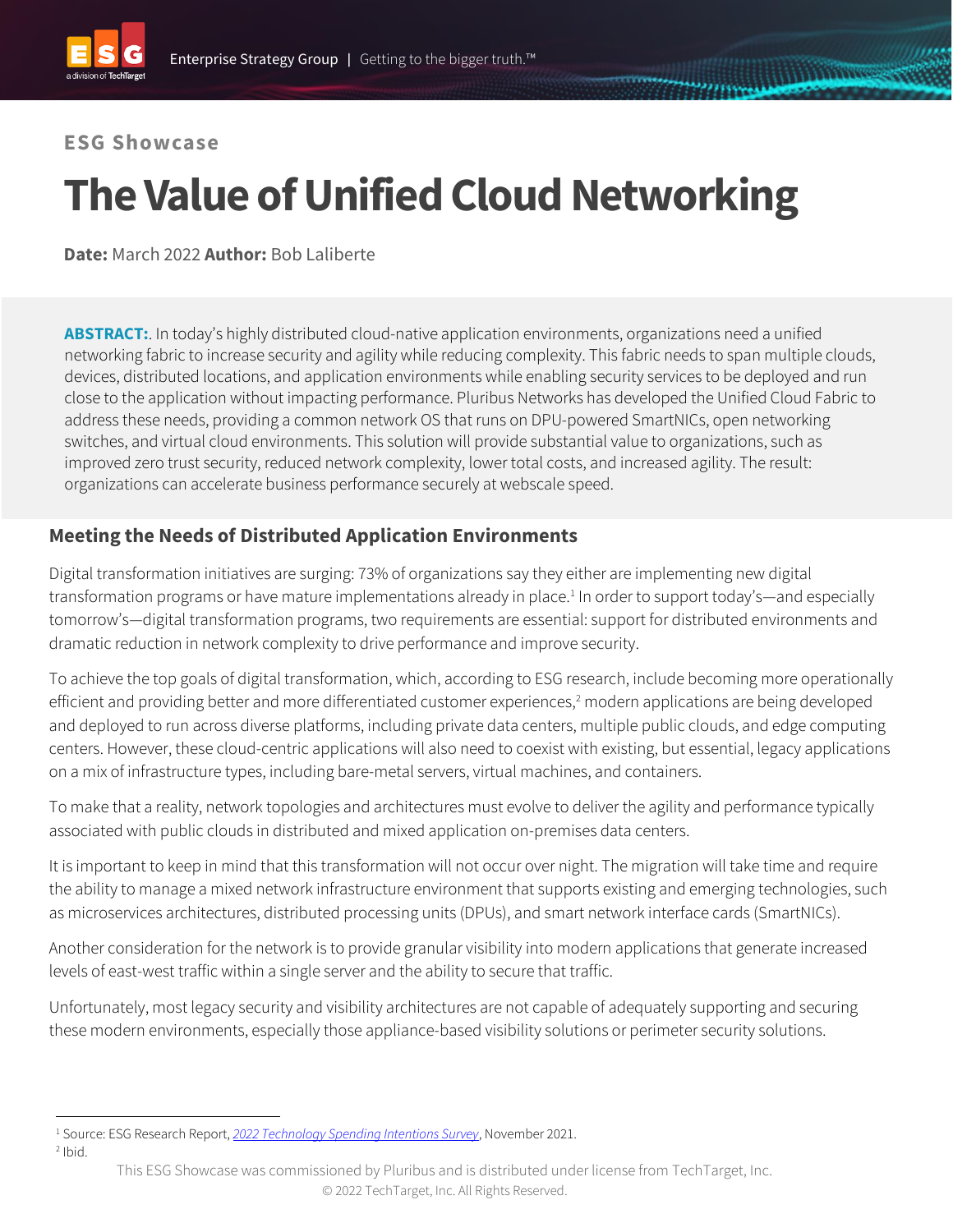# **Security and Visibility Challenges with Distributed Applications**

As networks have evolved to support these highly dynamic and distributed environments, they have become substantially more complex to manage and monitor. ESG research points out that 54% of enterprise respondents indicate that their network environment has grown more or significantly more complex over the last two years. 3

#### **Figure 1. Majority Cite Increased Network Complexity**



**In general, how complex is your organization's network environment relative to two years ago? (Percent of respondents, N=338)**

*Source: ESG, a division of TechTarget, Inc.*

There are several important reasons why organizations are struggling with network complexity, including:

- The dynamic nature of modern IT environments, where microservices are spun up and down in a matter of seconds, creating significant visibility gaps in relation to network behavior and threats.
- Limited amounts of network automation require operations teams to spend a good portion of time on repetitive manual tasks.
- The numbers and diversity of network management tools for both on-prem and cloud environments have proliferated, especially across multiple sites. This makes it time-consuming for networking teams to learn each new tool and inefficient for them to perform manual correlation between them.
- Staff challenges, both in terms of talent availability and conversance with emerging technologies.
- Challenges in securing and gaining visibility into increased volumes of east-west application network traffic. Centralized appliance-based solutions are not effective in these modern environments, as most employ coarse segmentation, and round-trip latency to and from appliances can impact performance.

<sup>3</sup> Source: ESG Research Report, *[Network Modernization in Highly Distributed Environments](https://research.esg-global.com/reportaction/NetworkModernizationHighlyDistributedEnvironments/Toc)*, November 2021.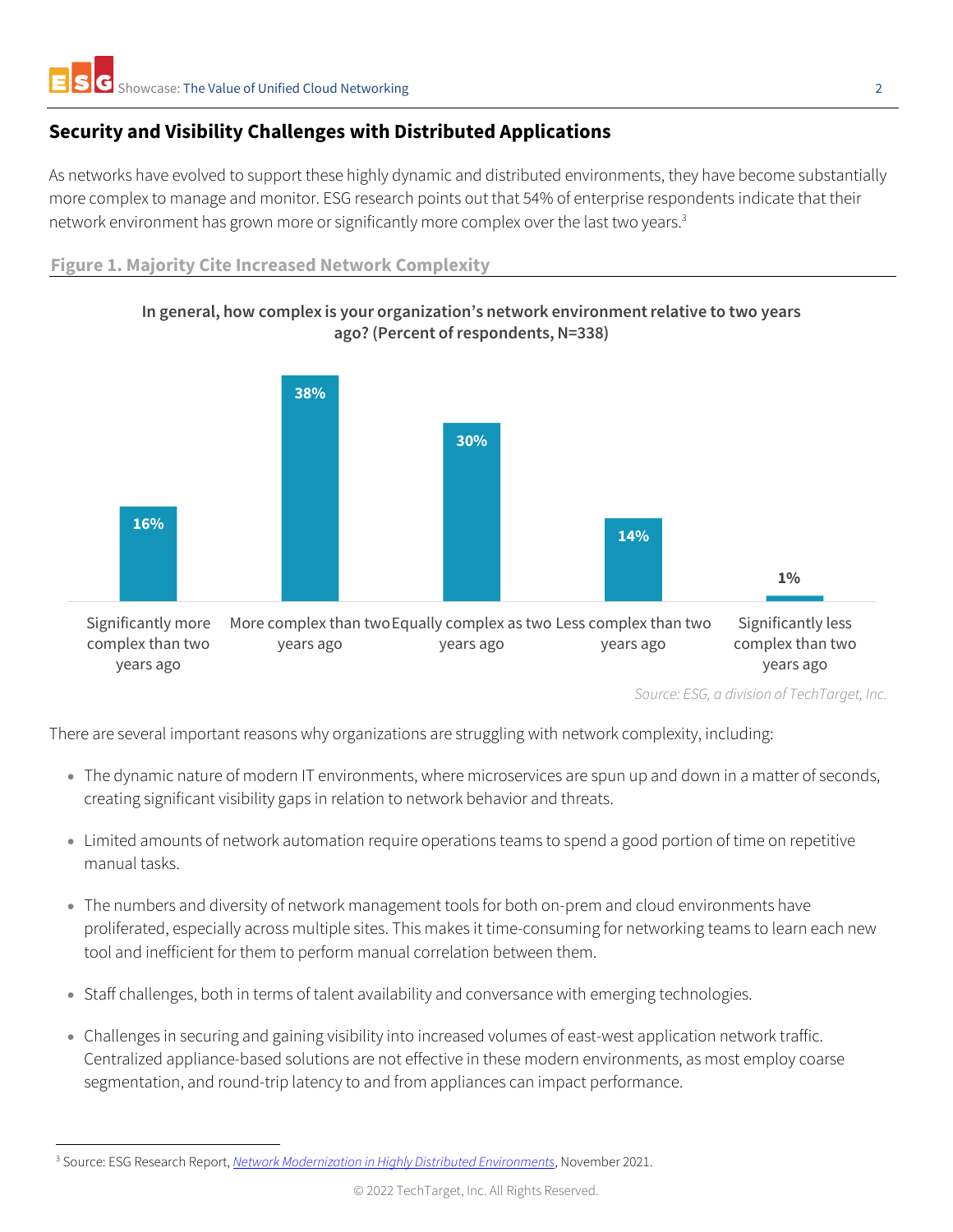- Distributing security and visibility appliances to additional locations within the data center and across increasingly distributed data centers and edge sites becomes cost-prohibitive and difficult for networking teams to manage.
- Legacy hardware-based appliances lack agility and require additional lifecycle management activities.

Organizations must address these challenges to deliver consistently secure, positive experiences across modern architectures to create agile, efficient hyperscaler-like environments in on-premises data centers.

## **Distributed Networking Environments Must Evolve**

To transform their existing on-premises or colocation environments for modern application demands, some organizations have adopted an approach of running distributed networking and security in software on the server, but this approach does have several drawbacks. DevOps and NetOps teams lack clear operational separation for "zero trust administration." The overlay network is generally not integrated with the underlay, or physical, network, driving up operations complexity and inhibiting visibility. Networking functions place high demand on server CPUs, increasing server costs or impacting application performance. High software licensing costs can also make for a challenging business case.

Modern SmartNICs and DPUs provide a better platform to achieve those goals of distributing network and security services without the management complexity and performance/cost impacts incurred by software-based solutions. They do this by offloading networking and security services from the CPU on to a card in the server. These devices typically incorporate their own CPU complex to run the networking and security applications along with various hardware accelerators to ensure high performance and throughput. However, this is not just about having the capability to run these services in a SmartNIC—it is also about doing so in a manner that delivers enhanced customer experiences and provides operational scalability and efficiency across networks which may have thousands of SmartNICs and other network edge devices.

**Figure 2. Modern SmartNIC Example: NVIDIA Bluefield-2 DPU**



*Source: NVIDIA*

Therefore, organizations need solutions that not only provide the requisite distributed application services but also streamline deployment and management in a cost-effective manner.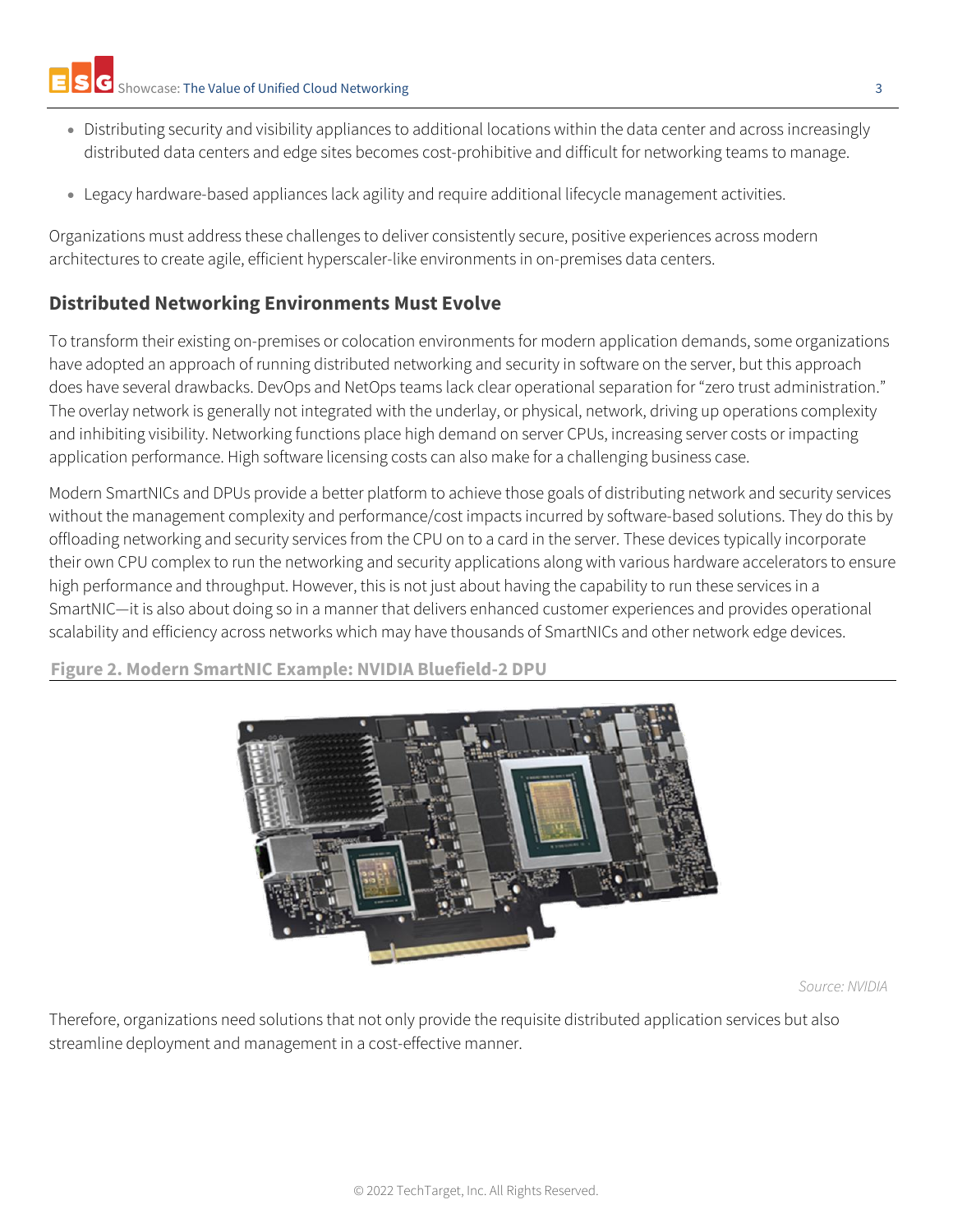# **The Value of Pluribus Unified Cloud Networking**

Pluribus has partnered with NVIDIA to deploy networking and security services as close as possible to the application using NVIDIA DPUs, while also providing a unified network fabric that includes servers without DPUs to enable migration and support for mixed environments. The results are reduced operational complexity, easier administration, and improved sustained performance at scale.

Over the past year, the two companies have worked to integrate NVIDIA Bluefield-2 DPUs with the Pluribus Netvisor ONE network operating system (NOS) so it can take full advantage of Bluefield hardware accelerators and NVIDIA's DOCA software developer kit.

**Figure 3. Pluribus and NVIDIA-enabled SmartNIC**



*Source: Pluribus*

To create operational efficiencies, Pluribus has extended the capabilities of its proven Adaptive Cloud Fabric to create a Unified Cloud Fabric architecture that leverages NVIDIA DPUs.

This ensures that any overlay services available on the switch are now available on the DPU and SmartNIC.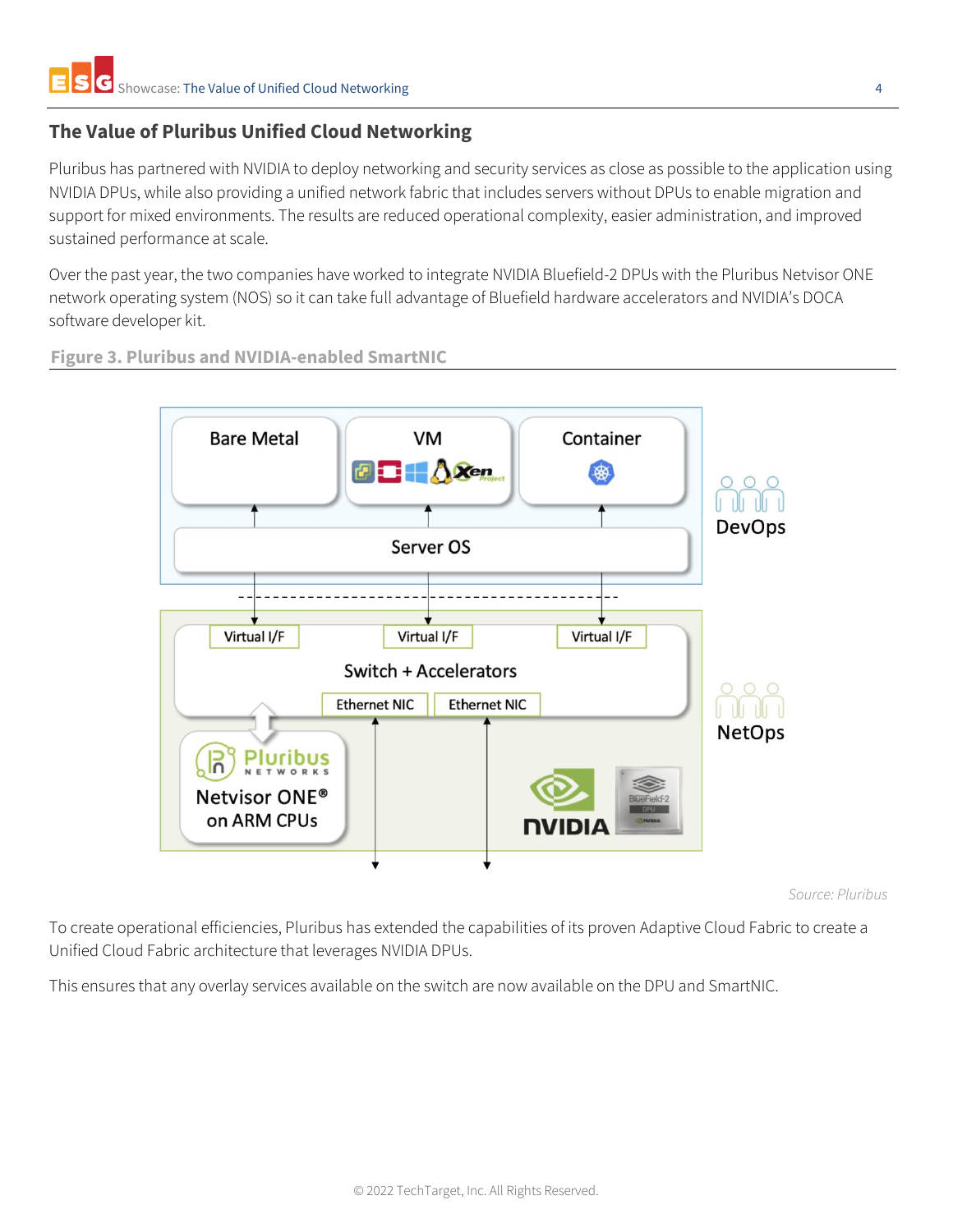#### **Figure 4. Pluribus Unified Cloud Fabric**



*Source: Pluribus*

As a result, organizations can now implement a unified cloud fabric overlay that supports a heterogeneous, multihypervisor environment and deploy new levels of zero trust leveraging micro segmentation with a distributed firewall. Future capabilities will include Kubernetes (K8S) fabric automation and encryption capabilities for east-west traffic, data center interconnects, and hybrid cloud connectivity.

The Pluribus Networks Unified Cloud Networking solution and NVIDIA DPU-enabled SmartNIC provide value across a number of areas. According to Pluribus, these can be broken down into four main categories: unified and automated networking, distributed security, pervasive visibility, and open networking. The potential TCO benefits include the ability to dramatically save time, optimize CPU utilization, and dramatically reduce hardware and software CapEx and OpEx costs (see Table 1).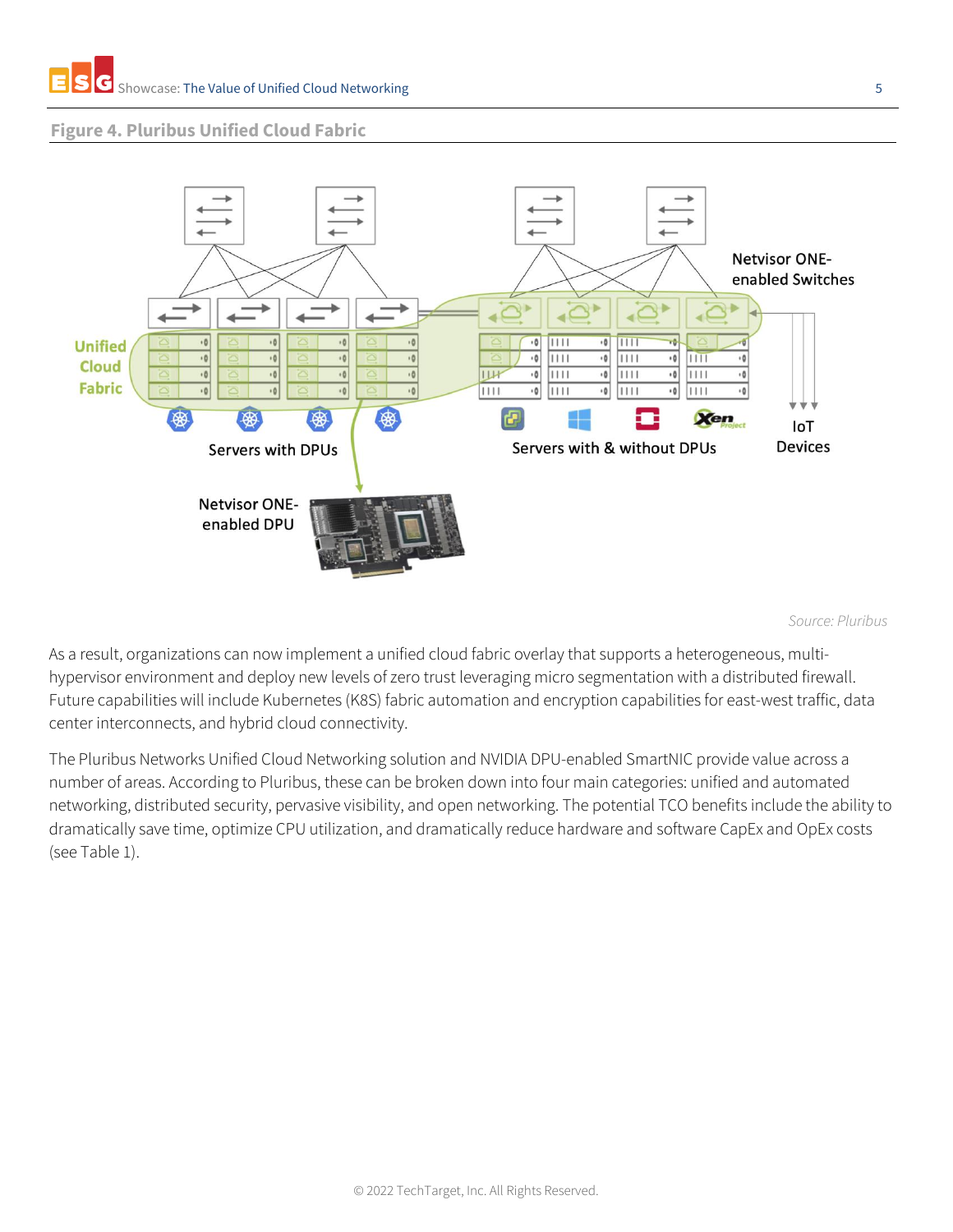#### **Table 1. Pluribus Potential TCO Benefits**

| <b>Unified Cloud Networking Attribute</b>                         | <b>TCO Benefit</b>                   | <b>Savings</b>                                                                                                                                                                                |
|-------------------------------------------------------------------|--------------------------------------|-----------------------------------------------------------------------------------------------------------------------------------------------------------------------------------------------|
| <b>Unified Networking with</b><br><b>Comprehensive Automation</b> | Lower ops complexity<br>Opex savings | Eliminate multiple networks with different operating models<br>Built-in automation reduces service delivery time up to 95%                                                                    |
| <b>Distributed Security</b>                                       | Capex savings                        | Avoid cost of scaling out HW appliances, \$20k+ per rack<br>Avoid separate licenses for SW-based firewalls, \$60k+ per rack<br>Offloading networking + security from CPU reduces servers 25%+ |
| <b>Pervasive Visibility</b>                                       | Capex savings                        | Eliminate overlay visibility infrastructure, \$15k+ per rack                                                                                                                                  |
| <b>Open Networking</b>                                            | Capex savings                        | Best-of-breed open HW saves 20-50% vs. proprietary HW                                                                                                                                         |

*Source: Pluribus*

#### **The Bigger Truth**

Modern application environments are rapidly gaining ground in the enterprise, and network environments need to evolve in order to better support these dynamic and distributed environments. Organizations deploying these modern application architectures in existing data centers will find numerous network challenges, due to the fact that most data centers still leverage legacy architectures that require multiple network management solutions and individual appliances for each network and security service deployed. While this model worked for prior application architectures, it can impact performance, security, and cost-efficiency.

Organizations need to take advantage of new network architectures that enable unified network management and network services to be distributed with the applications, at scale, and in an operationally efficient manner. These solutions need to provide pervasive visibility, automation, and zero trust-distributed security. Modern solutions also must preserve the value of existing investments in organizations' on-premises data centers or colocation facilities while providing the scale, agility, and performance to embrace modern applications.

Enterprises and service providers deploying cloud-native applications in their existing data centers should explore how the Unified Cloud Fabric from Pluribus and Bluefield DPU from NVIDIA can provide real value to their organizations. The combined solution enables greater operational efficiency, enhanced security, lower total costs, and the ability to deliver high performance at scale.